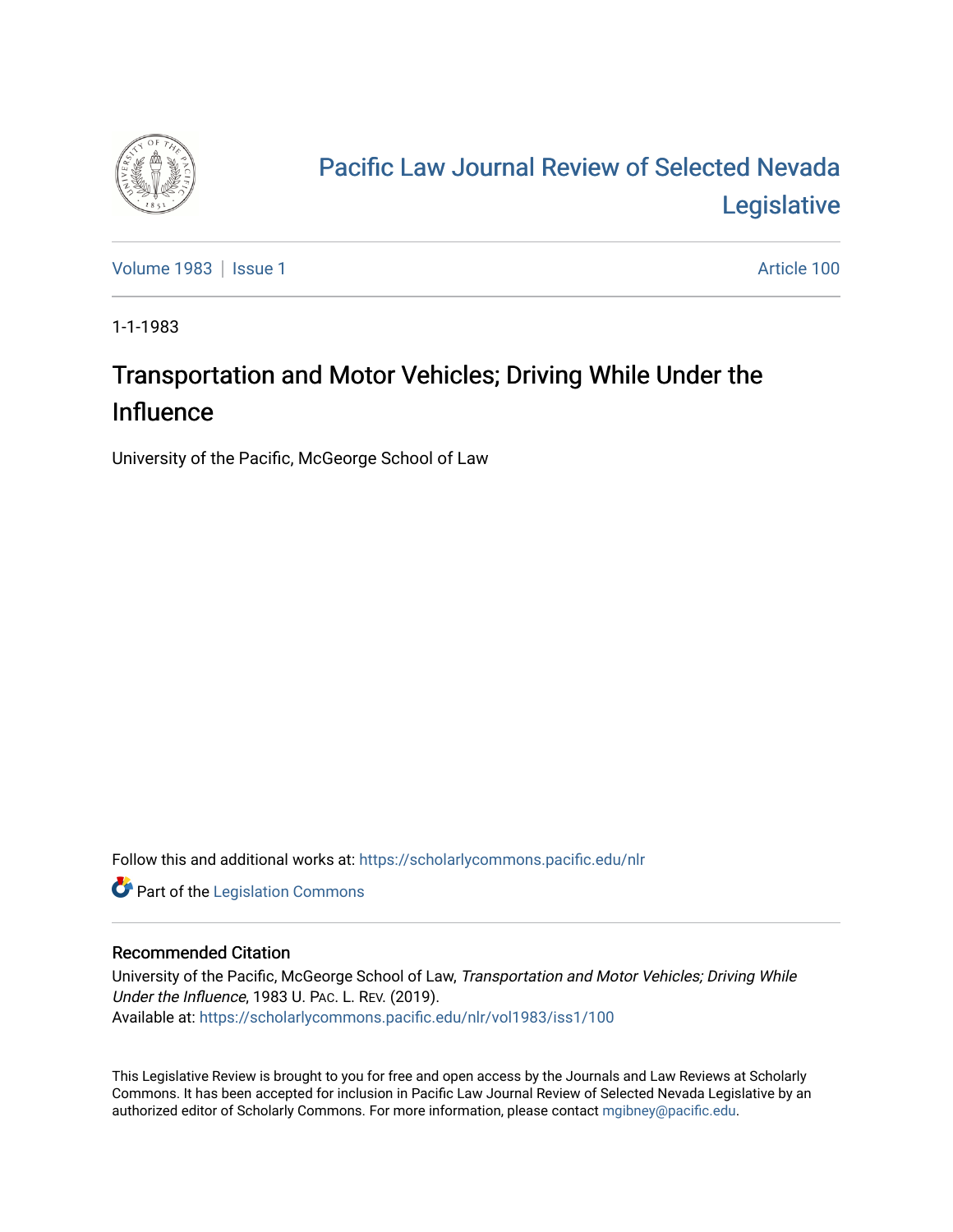# Transportation and Motor Vehicles

# Transportation and Motor Vehicles; driving while under the influence

NEV. REV. STAT. §50.335 (repealed); §§484.— (new); §§50.315, 50.325, 172.135, 179.245, 458.260, 458.300, 483.250, 483.460, 483.490, 483.525, 483.560, 484.219, 484.229, 484.259, 484.376, 484.379, 484.3795, 484.381, 484.383, 484.385, 484.387, 484.389, 484.393, 484.777, 484.779, 484.791 (amended). AB 167 (Sader); 1983 STAT. Ch 426 SB 390 (Committee on Judiciary); 1983 STAT. Ch 597 *(Effective May 21, 1983)\* (Effective November 1, 1983)\*\** 

*Expands drunk driving laws by making it illegal to drive with 0.10 percent alcohol in blood; enhances penalties for first and second offenders; provides for a preliminary breath test; establishes penalties for failure to submit to testing; revises admissible evidence at trial* 

#### *Blood-A !coho/ Content*

Under existing law, it is unlawful for any person to be under the influence of intoxicating liquor<sup>1</sup> or a controlled substance<sup>2</sup> while driving or in actual physical control of a vehicle<sup>3</sup> (hereinafter referred to as driving). Chapter  $426$  supplements these provisions<sup>4</sup> by making it illegal to drive on a highway or premises to which the public has access<sup>5</sup> while (1) having one-tenth of one percent or more by weight of alcohol in the blood<sup>6</sup> (hereinafter referred to as  $0.10$  percent), or  $(2)$  being

<sup>\*</sup> Sections 2, 3, 4, 5, and 8(2)(3)(4) of Chapter 597 became effective May 21, 1983. \*\* Sections 4 and 7 of Chapter 597 take effect on November I, 1983.

I. NEv. REv. STAT. §202.055(3) (definition of intoxicating liquor).

<sup>2.</sup> */d.* §453.041 (definition of controlled substance); *see id.* §484.376 (amended by 1983 Nev. Stat. c. 426, §7(1), at 1068) (applies statutory definition of controlled substance to provisions of Chapter 426).

<sup>3.</sup> */d.* §§484.217 (definition of vehicle), 484.379(1)-(2) (amended by 1983 Nev. Stat. c. 426, §8, at 1068).

<sup>4.</sup> *Compare id.* §484.379 (amended by 1983 Nev. Stat. c. 426, §8, at 1068) *with* 1981 Nev. Stat. c. 755, §5, at 1924 (amending NEV. REV. STAT. §484.379).

<sup>5. 1983</sup> Nev. Stat. c. 426, §1.5, at 1065 (definition of premises to which the public has access).

<sup>6.</sup> NEv. REV. STAT. §484.379(l)(b) (amended by 1983 Nev. Stat. c. 426, §8(l)(b), at 1068); *see also* People v. Alfaro, 144 Cal. App. 3d 683, 192 Cal. Rptr. 178 (1983). The first circuit of the California Court of Appeal has declared that the 0.10 percent provision of California's drunk driving law is unconstitutional. */d. But see* Burg v. Municipal Court 144 Cal. App. 3d 169, 192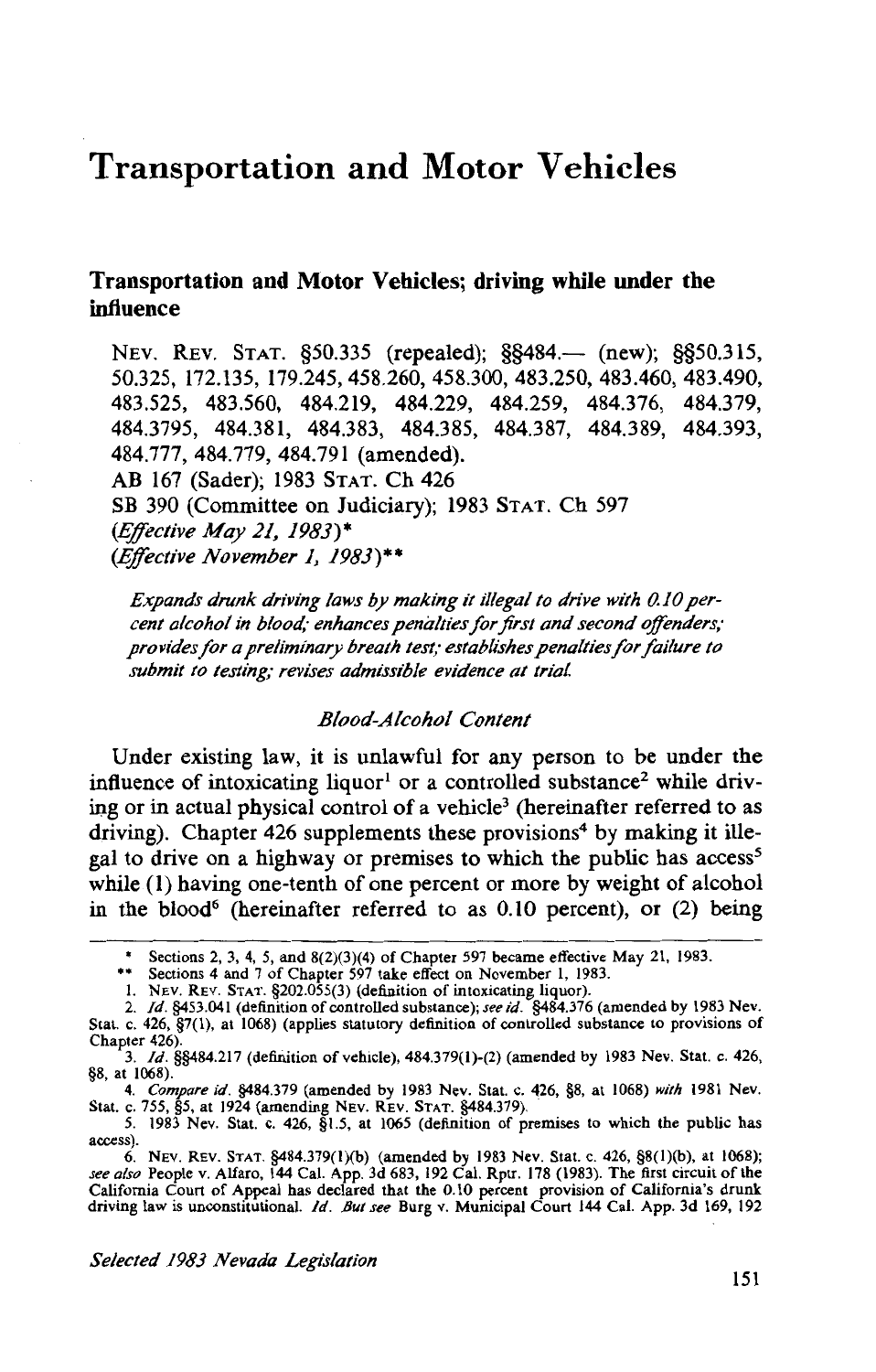under the combined influence of intoxicating liquor and a controlled substance.<sup>7</sup> Under existing law, persons are subject to criminal penalties if they drive under the influence of an intoxicating liquor, a controlled substance, or both (hereinafter referred to as DUI), and cause death or substantial bodily harm<sup>8</sup> to others.<sup>9</sup> Chapter 426 also imposes criminal penalties upon persons who cause an accident that results in death or substantial bodily harm and who have 0.10 percent blood alcohol content at the time of the accident.<sup>10</sup>

Existing law provides that a person found to have 0.10 percent is presumed to be under the influence of an intoxicating liquor. 11 Chapter 426 clarifies this provision<sup>12</sup> by stating that if the results of a chemical analysis show the person's blood to contain 0.10 percent, a presumption exists that the person was under the influence of intoxicating liquor *at the time of the alleged violation*.<sup>13</sup> Furthermore, in a criminal prosecution for DUI in which the defendant is alleged to have had 0.10 percent, the amount of alcohol shown by a chemical analysis of the blood, urine, breath, or other bodily substance is presumed to be no less than the amount present at the time of the alleged violation.<sup>14</sup>

# *Penalties for DUI*

Under prior law, a DUI conviction within *five* years of the present offense was considered a prior offense for purposes of imposing penalties. 15 Chapter 426 extends this time period to *seven* years 16 and estab-

8. NEV. REV. STAT. §193.015 (definition of substantial bodily harm); see id. §484.376 (Chapter 426 adopting the statutory definition of substantial bodily harm).

9. NEv. REV. STAT. §484.3795.

10. */d.* §484.3795(1) (amended by 1983 Nev. Stat. c. 426, §12(1), at 1073) (provisions apply where an accident occurs on or off the highways of the state); *see also id.* §484.791 (amended by 1983 Nev. Stat. c. 426, §20(1), at 1080). If a police officer has reasonable cause to believe a person was DUI or had 0.10 percent blood alcohol content, the individual may be arrested without a warrant. The crime of 0.10 percent is a separate offense from driving under the influence of intoxicating liquor. */d.* §484.3795(1) (amended by 1983 Nev. Stat. c. 426, §12(1), at 1073).

II. */d.* §484.381(2)(c)(amended by 1983 Nev. Stat. c. 426, §13(2)(c), at 1073).

12. *Compare id.* §484.381(2)(c) (amended by 1983 Nev. Stat. c. 426, §13(2)(c), at 1073) *with*  1977 Nev. Stat. c. 553, §2, at 1370 (amending NEV. REv. STAT. §484.381).

13. *Compare* NEV. REV. STAT. §484.381(2)(c) (amended by 1983 Nev. Stat. c. 426, §!3(2)(c), at 1073) *with* 1977 Nev. Stat. c. 533, §2, at 1370 (amending NEV. REV. STAT. §484.381).

14. NEV. REV. STAT. §484.381(1) (amended by 1983 Nev. Stat. c. 426, §13(1), at 1073). The chemical analysis is of the blood, urine, breath, or other bodily substance. */d.* 

15. 1981 Nev. Stat. c. 755, §5, at 1924 (amending NEv. REV. STAT. §484.379(3)-(10)).

16. *Compare* 1983 Nev. Stat. c. 426, §10(2), at 1070 with 1981 Nev. Stat. c. 755, §5, at 1924 (amending NEv. REv. STAT. §484.379). *See also* 1983 Nev. Stat. c. 426, §35, at 1089 (providing that an offense that occurred on or after July I, 1976, and is evidenced by a conviction is considered a prior offense for the purposes of this act).

Cal. Rptr. 531 (1983). A second appellate panel of the same circuit has upheld the constitutionality of the 0.10 percent provision. */d.* 

<sup>7.</sup> NEv. REV. STAT. §484.379(2) (amended by 1983 Nev. Stat. c. 426, §8(2), at 1068).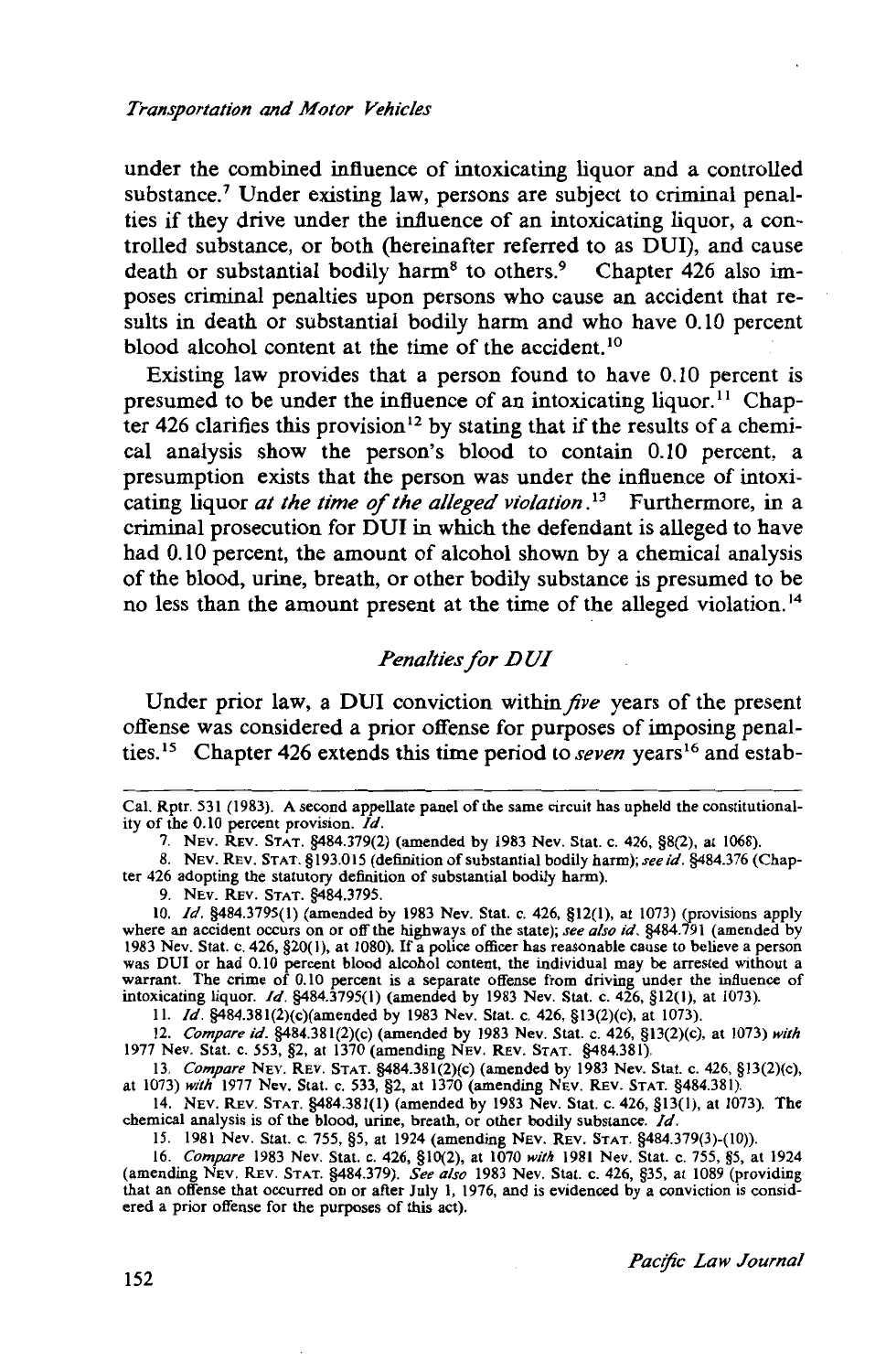lishes stronger penalties for DUI offenders.<sup>17</sup>

### *A. First Offenders*

Prior to the enactment of Chapter 426, a person without a prior DUI conviction was guilty of a misdemeanor upon a first offense and was (1) required to pay for and attend courses on the use and abuse of alcohol and controlled substances,  $18$  and (2) fined not less than \$100.<sup>19</sup> In addition, the court had discretion to suspend driving privileges and impose a jail sentence of not more than six months.2° Under Chapter 426, the first DUI offense within a seven year period is a misdemeanor and attendance at an educational course is required.<sup>21</sup> Chapter 426 further requires, however, that the court be informed if the teacher of the course finds that the offender is an abuser of alcohol or controlled substances<sup>22</sup>

Under Chapter 426, a first offender will be assessed a fine of not less than \$200 or more than  $$1000$ ,<sup>23</sup> and the court must also (1) impose a jail sentence of at least two days but not more than six months<sup>24</sup> or  $(2)$ require the offender to perform forty-eight hours of community work while dressed in distinctive garb identifying the person as having violated the drunk driving laws.<sup>25</sup> Finally, the Department of Motor Vehicles must revoke<sup>26</sup> the license of a first offender for ninety days.<sup>27</sup> During this time the offender will not be eligible for a license, permit, or privilege to drive.28

19. 1981 Nev.· Stat. c. 755, §5, at 1924 (amending NEv. REV. STAT. §484.379(3)).

20. *ld.; see also* I PAC. L.J. REVIEW OF SELECTED 1981 NEVADA LEGISLATION 157 (1981). 21. *Compare* 1983 Nev. Stat. c. 426, §IO(l)(a)(l), at 1070 *with* 1981 Nev. Stat. c. 755, §5, at 1924 (amendmg NEV. REV. STAT. §484.379).

22. 1983 Nev. Stat. c. 426, §IO(l)(a)(3), at 1070. 23. *Compare id.* c. 426, §10(3), at 1070 *with* 1981 Nev. Stat. c. 755, §5, at 1924 (amending NEv. REv. STAT. §484.379). *See* 1983 Nev. Stat. c. 426, §IO(l)(a)(3), at 1070.

24. 1983 Nev. Stat. c. 426, §IO(l)(a)(2), at 1070. 25. *ld.* 

26. NEV. REV. STAT. §484.150 (definition of revocation); *see also id.* §484.385 (amended by 1983 Nev. Stat. c. 426, §15(1), at 1075). The officer shall immediately seize the person's license or permit to drive, serve an order of revocation of the person's license, and advise the person of a

Tight to review. A temporary license must be issued upon request.  $Id$ .<br>27. Nev. Rev. STAT. §484.460(1)(c) (amended by 1983 Nev. Stat. c. 426, §22(1)(c), at 1081).<br>28. Id. But see Nev. Rev. STAT. §483.490(2) (amended by 19 1082). In the event of a severe hardship, the Department of Motor Vehicles may issue a restricted license for a first or third offender during which time the driver is not eligible for a license. *Jd. see id;* §484.490(3) (amended by 1983 Nev. Stat. c. 426, §23(3), at 1082) (penalties for drivers who violate a condition of a restricted license); *see also id.* §484.460(2) (amended by 1983 Nev. Stat. c. 426, §22(2), at 1081). The Department of Motor Vehicles must revoke a person's license for failure to complete the education course and impose an additional 90 day period during which the driver is not eligible for a license. *Id.* 

<sup>17.</sup> *Compare* 1983 Nev. Stat. c. 426, §10(1), at 1070 *with* 1981 Nev. Stat. c. 755, §5, at 1924 (amending NEV. REV. STAT. §484.379).

<sup>18. 1983</sup> Nev. Stat. c. 426, §10, at 1070 (incorporating 1981 Nev. Stat. c. 755, §5, at 1924 (amending NEV. REv. STAT. §484.379(3)).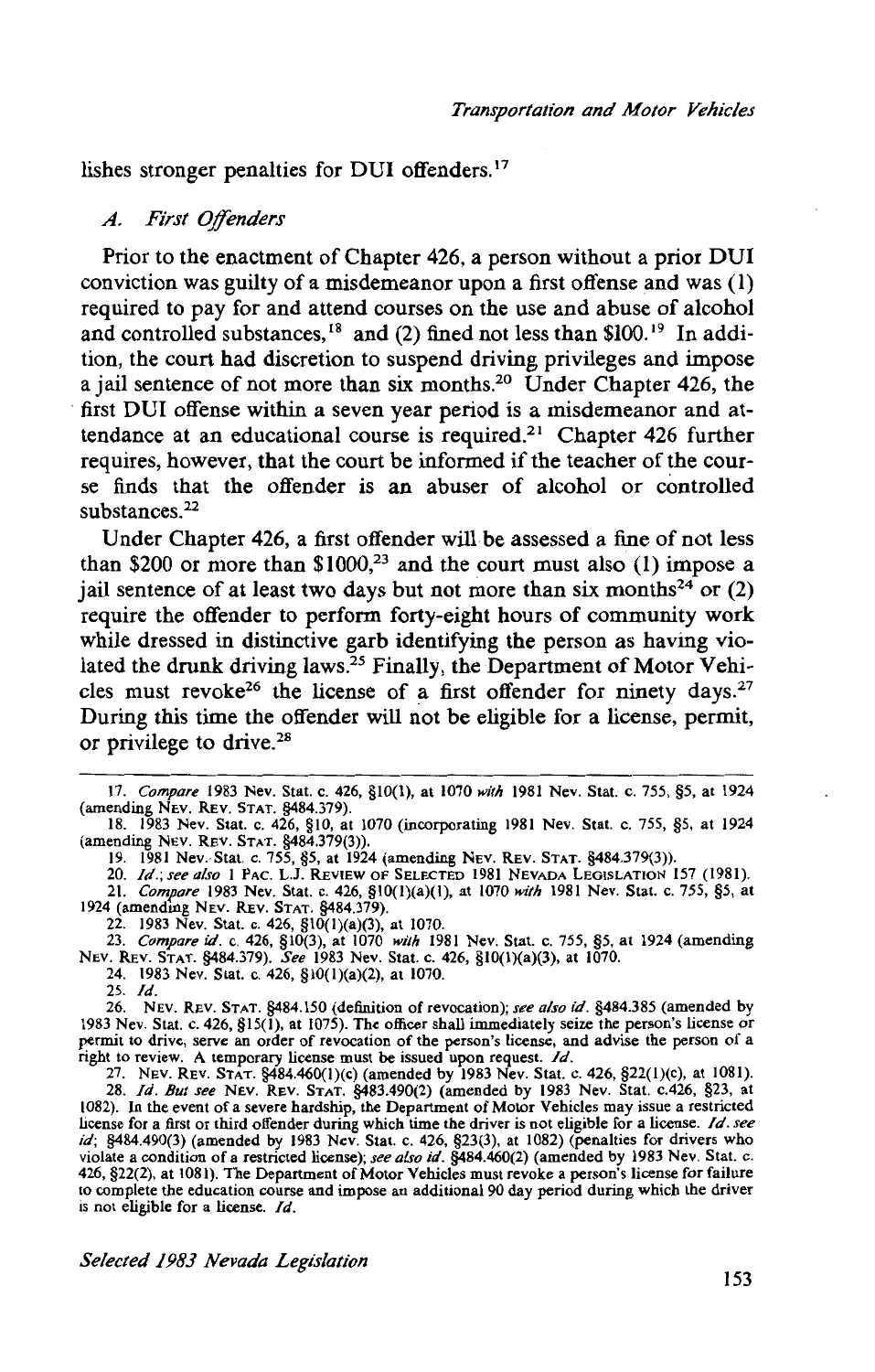# *B. Second Offenders*

Existing law requires the imprisonment of a person convicted of a second DUI offense for not less than ten days or more than six months.<sup>29</sup> In addition, the sentence may be served intermittently.<sup>30</sup> Chapter 426 limits this option by stating that upon a second or subsequent offense, the convicted offender must serve at least forty-eight consecutive hours as part of the sentence.<sup>31</sup> Furthermore, Chapter  $426$ requires (1) the imposition of a fine of not more than  $$1,000^{32}$  and (2) the revocation of the offender's license for a period of one year.<sup>33</sup> A second offender is not eligible for a restricted license during any portion of this period. $34$ 

Existing law provides that a person convicted of DUI for a second violation cannot be released on probation or receive a suspended sentence. 35 Chapter 426 expands this provision to include all violations of DUI laws.<sup>36</sup> The prosecuting attorney is also prohibited from dismissing a DUI charge in exchange for a plea of guilty to a lesser charge.<sup>37</sup> Chapter 426 expands this prohibition against plea bargaining to include all violations of the DUI laws.38

# *C Third Offenders*

Chapter 426 supplements existing law<sup>39</sup> for a third or subsequent violation within seven years by requiring the revocation of the offender's license for three years.40 The license will be revoked if (1) a homicide results from DUI, or (2) substantial bodily harm results from reckless

<sup>29. 1983</sup> Nev. Stat. c. 426, §10, at 1070 (incorporating 1981 Nev. Stat. c. 755, §5(4), at 1924 (amending NEV. REV. STAT. §484.379)).

<sup>30.</sup> *See* 1983 Nev. Stat. c. 426, §10(4), at 1070 (incorporating 1981 Nev. Stat. c. 755, §5(9), at 1924 (amending NEV. REv. STAT. §484.379)).

<sup>31.</sup> *Compare* NEv. REv. STAT. §484.379 (amended by 1983 Nev. Stat. c. 426, §lO(l)(b), at 1070) *with* 1983 Nev. Stat. c. 426, §10(4), at 1070.

<sup>32. 1983</sup> Nev. Stat. c. 426, §10(l)(b), at 1070. Existing law sets the lower limit at \$500. NEV. REv. STAT. §484.379(4).

<sup>33.</sup> NEv. REv. STAT. §384.460 (amended by 1983 Nev. Stat. c. 426, §22(l)(b)(5), at 1081).

<sup>34.</sup> *ld, see id.* §484.460(1)(1).

<sup>35. 1983</sup> Nev. Stat. c. 426, §10(3), at 1070 (incorporating 1981 Nev. Stat. c. 755, §5, at 1924 (amending NEV. REV. STAT. §484.379)).

<sup>36. 1983</sup> Nev. Stat. c. 426, §10(3), at 1070.

<sup>37. 1983</sup> Nev. Stat. c. 426, §10(3), at 1070 (incorporating 1981 Nev. Stat. c. 755, §5, at 1924 (amending NEv. REv. STAT. §484.379)) (unless the charge is not supported by probable cause).

<sup>38.</sup> *Compare* 1983 Nev. Stat. c. 426, §10(3), at 1070 *with* 1981 Nev. Stat. c. 755, §5(8), at 1924 (amending NEv. REv. STAT. §484.379); *see also* 1983 Nev. Stat. c. 426, §10(5), at 1070. Any sentences simultaneously imposed for DUI violations must be served consecutively. /d.

<sup>39. 1983</sup> Nev. Stat. c. 426, §lO(l)(c), at 1070 (incorporating 1981 Nev. Stat. c. 755, §5, at 1924 (amending NEv. REv. STAT. §484.379). Imprisonment is not for less than one nor more than six years and the fine is not less than \$2,000 nor more than \$5,000. Id.

<sup>40.</sup> NEV. REV. STAT. §483.460(l)(a) (amended by 1983 Nev. Stat. c. 426, §22(l)(a), at 1081).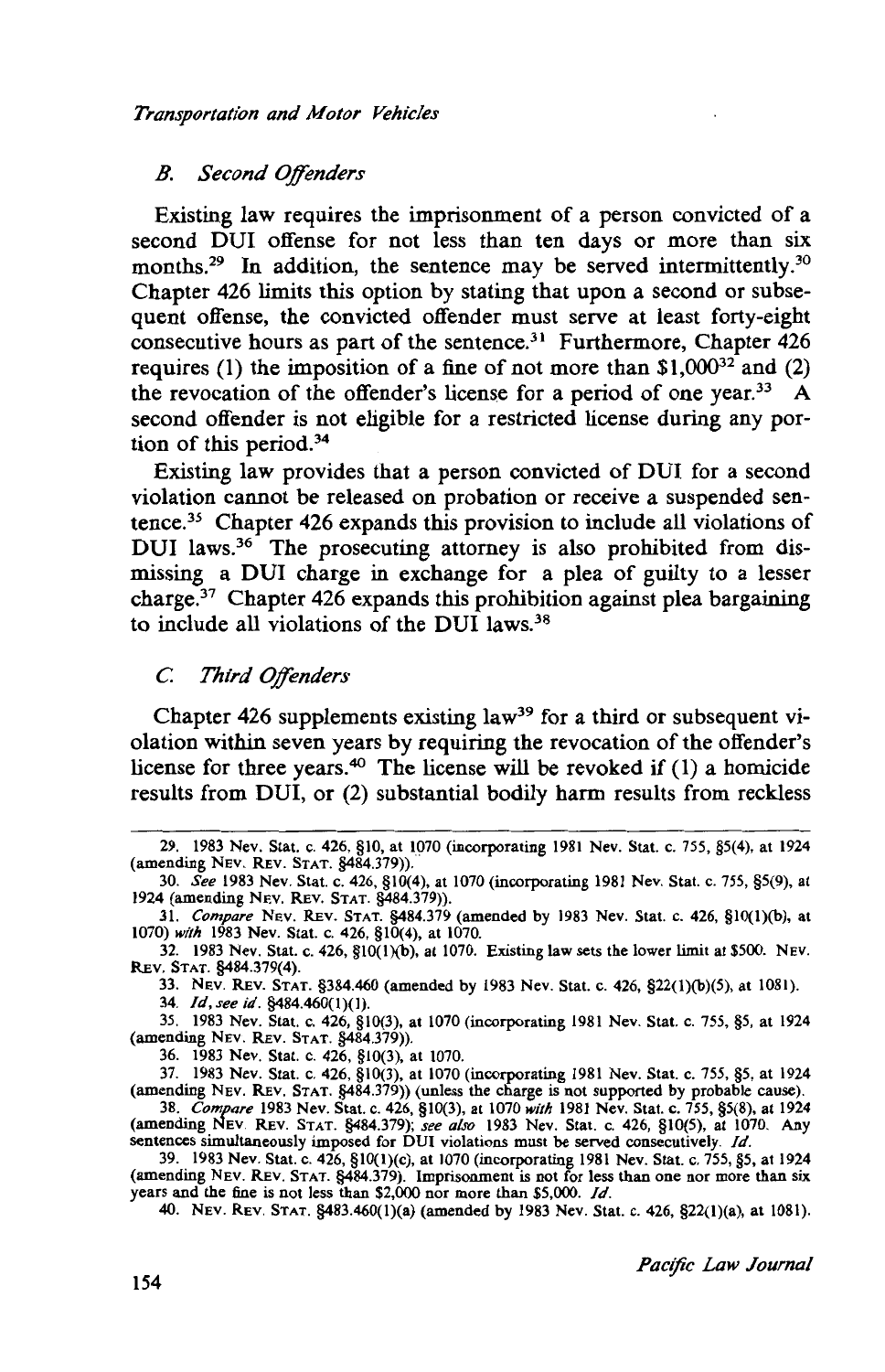driving.41 Under existing law, a person convicted of DUI can apply to the court for treatment for alcoholism or drug abuse if classified as an alcoholic or an abuser of drugs.<sup>42</sup> Prior to the enactment of Chapter 426, a person could elect to undergo this treatment after any violation of the DUI provisions.43 Chapter 426, however, prohibits a DUI offender from applying to the court for treatment after the third violation.<sup>44</sup>

# *Testing*

### *A. Preliminary Test*

Under Chapter 426, persons who drive a vehicle on a highway or premises to which the public has access are deemed to have given their implied consent to a preliminary breath test for the purpose of determining the alcohol content of their blood.<sup>45</sup> This test can be administered under the direction of a police officer who has an articulable suspicion<sup>46</sup> that the person is DUI.<sup>47</sup> Chapter 426 further provides that the officer must inform the driver that a failure to submit to the preliminary breath test will result in an immediate revocation of driving privileges.48 Moreover, the license will be revoked for a period of ninety days if the results of the test show the person to have 0.10 percent alcohol in the blood.<sup>49</sup>

# *B. Evidentiary Test*

Existing law states that persons driving on a highway have given their implied consent to an evidentiary test<sup>50</sup> to determine the alcohol content of the blood if the officer has reasonable grounds to believe that

44. 1983 Nev. Stat. c. 426, §11(1), at 1072; *see also id.* c. 426, §11(2), at 1072 (allows a prose-cuting attorney ten days to request a hearing after receiving a notice of an application for treatment).

45. 1983 Nev. Stat. c. 426, §2(1), at 1066. 46. Stuart v. State, 94 Nev. 721, 722, 587 P.2d 33, 34 (1978) (description of articulable suspicion).

47. 1983 Nev. Stat. c. 426, §2(1), at 1066 (test administered at the scene of an accident or when the officer stops a vehicle); *see also* 1983 Nev. Stat. c. 597, §§2 - 6, at 1911. Nevada law provides for the creation of a committee on testing for intoxication to determine the devices to be used, the procedures for calibrating the devices, and adopt regulations concerning those who will operate the devices. *Id.* 

48. 1983 Nev. Stat. c. 426, §2(2), at 1066 (90 day revocation period). The officer may arrest the person for the purpose of administering an evidentiary test if reasonable grounds exist. *!d.* c. 426, §2(3), at 1066.

49. 1983 Nev. Stat. c. 426, §3(3), at 1066. 50. Prior to the enactment of Chapter 426, the evidentiary test was known as a "chemical test". *Compare* NEv. REv. STAT. §484.383 (amended by 1983 Nev. Stat. c. 426, §14(1), at 1074)

*Selected 1983 Nevada Legislation* 

<sup>41.</sup> *Id.* 

<sup>42. 1983</sup> Nev. Stat. c. 426, §11(1), at 1072 (incorporating 1981 Nev. Stat. c. 755, §5(6), at 1924 (amending NEV. REV. STAT. §484.379)).

<sup>43. 1981</sup> Nev. Stat. c. 755, *§5,* at 1924 (amending NEV. REV. STAT. §484.379).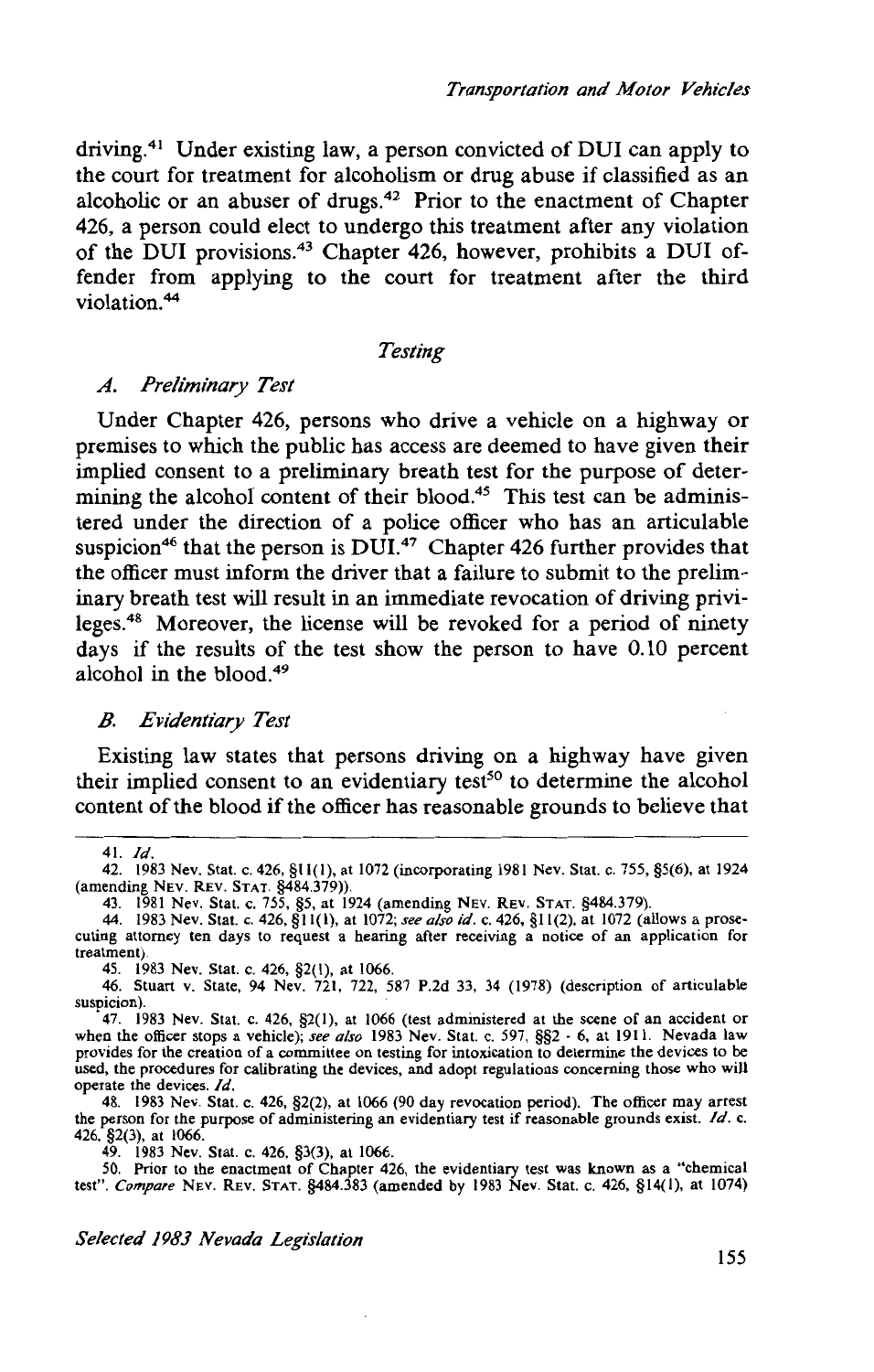the person is DUI.51 Chapter 426 broadens the scope of implied con $sent<sup>52</sup>$  to include persons in actual physical control of a vehicle and who drive on premises to which the public has access.<sup>53</sup> Under prior law the person had to be arrested before the test could be given. 54 Chapter 426 abolishes the arrest requirement.<sup>55</sup>

Pursuant to existing law, a person may refuse to submit to (1) an evidentiary blood test if means are reasonably available to perform a breath or urine test or (2) an evidentiary blood or urine test if a breath test can reasonably be performed.<sup>56</sup> Chapter 426 further provides that if a blood or urine test is requested, the person suspected of DUI must pay the cost of the substituted test if a subsequent conviction results.<sup>57</sup> In addition, Chapter 426 permits the officer to direct a person whose use of a controlled substance is at issue to submit to a blood or urine test, or both, in addition to the breath test.<sup>58</sup> No evidentiary test can be given, however, if the DUI suspect refuses to submit to an evidentiary test, unless the officer has reasonable cause to believe that the person caused death or substantial bodily harm to another person.<sup>59</sup>

Under prior law, if a person failed to submit to an evidentiary test, that person's license was subject only to suspension.<sup>60</sup> Chapter 426 instead provides for a mandatory revocation of the license for one year,<sup>61</sup> but if there has been a prior revocation for refusal to submit to an evidentrary test, the license will be revoked for three years.<sup>62</sup> Furthermore, Chapter 426 provides that if a person's license is suspended, revoked, or restricted because of a failure to submit to an evidentiary test,

52. *Compare* NEv. REv. STAT. §484.383 (amended by 1983 Nev. Stat. c. 426, §14(1), at 1074) *with* 1981 Nev. Stat. c. 622, §1, at 1361 (amending NEV. REV. STAT. §484.383).

53. NEV. REV. STAT.. §484.383(1) (amended by 1983 Nev. Stat. c. 426, §14(1), at 1074).

54. 1981 Nev. Stat. c. 622, §1, at 1361 (amending NEv. REv. STAT. §484.383).

55. *Compare* NEv. REv. STAT. §484.383(1) (amended by 1983 Nev. Stat. c. 426, §14, at 1074) *with* 1981 Nev. Stat. c. 622, §l(l)(c), at 1361 (amending NEV. REv. STAT. §484.383).

56. NEV. REV. STAT. §484.383(5).

57. *ld.* (amended by 1983 Nev. Stat. c. 426, §14(5), at 1074).

58. *ld.* §484.383(6) (amended by 1983 Nev. Stat. c. 426, §14(7), at 1074).

59. *ld.* §484.383(7) (amended by 1983 Nev. Stat. c. 426, §14(7), at 1074) (officer may use reasonable force to obtain a blood sample).

60. 1981 Nev. Stat. c. 755, §7, at 1927 (amending NEv. REV. STAT. §484.385).

61. 1983 Nev. Stat. c. 426, §3(1), at 1066.

62. *!d.* c. 426, §3(2), at 1066; *see also id.* c. 14, §1, at 18. From February 21, 1983 until May 21, 1983, the officer was only required to inform the driver that refusal to submit to an evidentiary test would result in the *suspension* of the person's license. *I d. See also* NEv. REv. STAT. §483.460 (amended by 1983 Nev. Stat. c. 426, §25(2), at 1083).

with 1981 Nev. Stat. c. 622, §1, at 1361 (amending NEV. REV. STAT. §484.383) (for consistency, the test is referred to hereinafter as an evidentiary test).

<sup>51.</sup> NEv. REv. STAT. §484.383(1) (amended by 1983 Nev. Stat. c. 426, §14, at 1074). The evidentiary test is distinguishable from the preliminary test in that the latter is only a breath test and cannot be used as the basis for a conviction. *!d. See also* Schmerber v. California, 384 U.S. 757, 765 (1966). The withdrawal of blood from those accused over their objection is admissible evidence and does not violate constitutional rights of due process or self-incrimination. *!d.*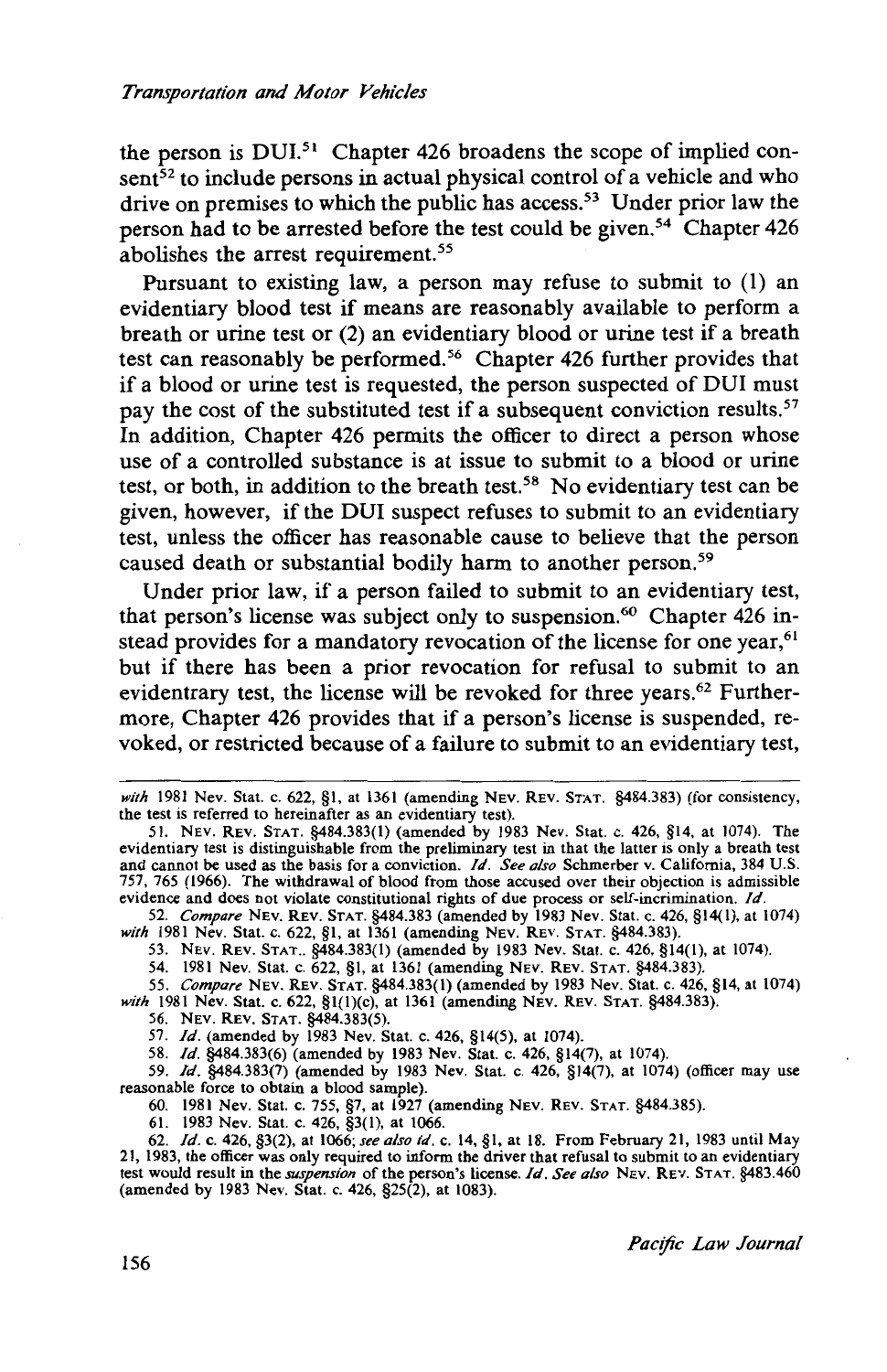the person must be imprisoned for not less than thirty days or more than six months, and fined not less than \$500 or more than \$1,000.<sup>63</sup> If the result of the evidentiary test shows that the person had 0.10 percent, the license must be revoked.64 Consequently, the violator will not be eligible for a new license for a period of ninety days.<sup>65</sup>

# *Revocation Review Hearing*

Under existing law, a person whose license has been revoked may request a hearing to review the order of revocation.<sup>66</sup> Prior law provided that if a request for a hearing was made within the appropriate time, the hearing was to be conducted within sixty days.<sup>67</sup> Chapter  $426$ stipulates that a written request for a hearing may be made *anytime*  during the period of revocation, but the individual will be entitled to only one hearing.68 The hearing must be conducted within fifteen days<sup>69</sup> and the Department of Motor Vehicles must issue a temporary license pending a decision.<sup>70</sup> Prior law limited the scope of the hearing to whether the officer had reasonable grounds to believe the person (1) was DUI, (2) had been arrested, or (3) had refused to submit to a test.<sup>71</sup> Under Chapter 426, the scope of the hearing is limited to whether or not the person failed to submit to a test or had 0.10 percent alcohol in the blood at the time of the test. $72$ 

# *Admissibility of Evidence*

Although Chapter 426 provides that the results of a preliminary test cannot be used in a criminal action,<sup>73</sup> evidence of a person's refusal to submit to a preliminary or evidentiary test is admissible.<sup>74</sup> The results of the evidentiary test are admissible only if documented evidence shows that the law enforcement agency maintained the testing device as required.<sup>75</sup>

70. */d.* 

71. 1981 Nev. Stat. c. 43, §10, at 85 (amending NEV. REV. STAT. §484.387).

72. *Compare* NEV. REV. STAT. §484.387 (amended by 1983 Nev. Stat. c. 426, §16(2), at 1077)

*with* 1981 Nev. Stat. c. 43, §10, at 85 (amending NEV. REV. STAT. §484.387).

73. 1983 Nev. Stat. c. 426, §2(4), at 1066.

74. NEV. REv. STAT. §484.389(1) (amended by 1983 Nev. Stat. c. 426, §17(1), at 1078); *see also* NEV. REv. STAT. §484.389(2) (amended by 1983 Nev. Stat. c. 426, §17(2), at 1078). A court may not exclude evidence of an evidentiary test or failure to submit thereto if the officer substan-

tially complied with the procedural requirements. *Id.* 75. *Id.* §484.389(4) (amended by 1983 Nev. Stat. c. 597, §7(4), at 1914).

*Selected 1983 Nevada Legislation* 

<sup>63.</sup> NEV. REv. STAT. §484.219(3) (amended by 1983 Nev. Stat. c. 426, §4(3), at 1067.

<sup>64. 1983</sup> Nev. Stat. c. 426, §3(3), at 1066.

<sup>65.</sup> */d.* .

<sup>66.</sup> NEV. REV. STAT. §484.387.

<sup>67. 1981</sup> Nev. Stat. c. 43, §10, at 85 (amending NEV. REV. STAT. §484.387).

<sup>68.</sup> NEV. REv. STAT. §484.387 (amended by 1983 Nev. Stat. c. 426, §16(1), at 1077).

<sup>69.</sup> */d.*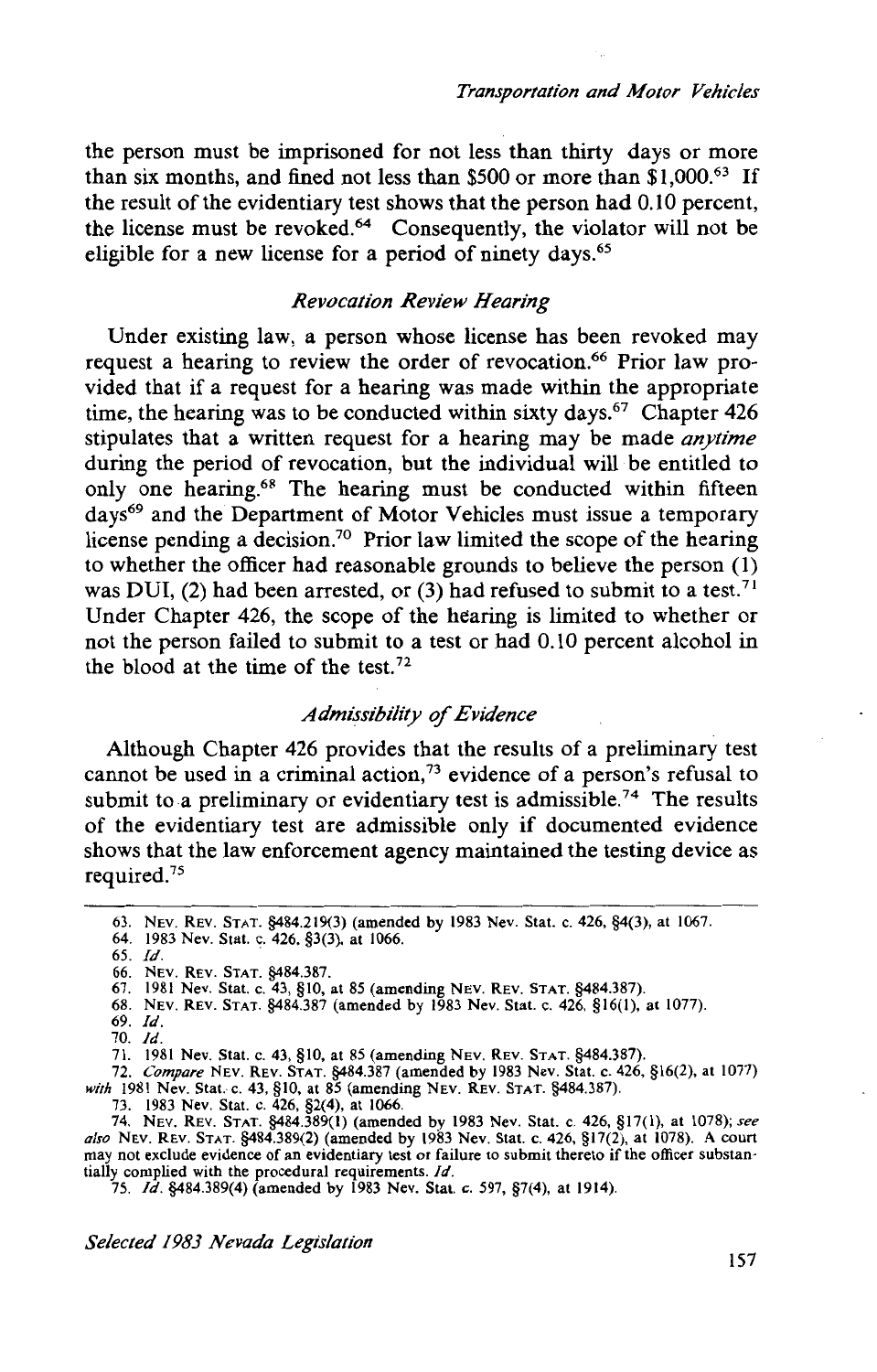Prior to the enactment of Chapter 426, only the testimony of an expert on alcohol in blood could be admitted for the purpose of proving the identity of the person from whom the blood was drawn.76 Under Chapter 597 the affidavit<sup>77</sup> of any person who draws a sample of blood for the purpose of analysis is admissible for this purpose.<sup>78</sup>

#### *Conclusion*

Chapter 426 establishes a new crime of driving with 0.10 percent.<sup>79</sup> The penalties for a DUI violation have been increased by (1) extending the time period for considering prior convictions,  $80^\circ$  (2) imposing mandatory jail sentences, $81$  (3) providing for the summary revocation of a person's driver's license for a first offense,  $82$  and (4) increasing fines. $83$  With the enactment of Chapter 426, persons are deemed to have impliedly consented to both preliminary and evidentiary tests for the purpose of determining the alcohol content in their blood.<sup>84</sup> Finally, Chapter 426 revises the procedures for revocation of a driver's license<sup>85</sup>

#### COMMENT

Statutes that make it a crime to drive with 0.10 percent alcohol in the blood have recently been challenged in the courts.<sup>86</sup> Specifically, the 0.10 percent provision could be declared void for vagueness since drivers are unable to determine how much alcohol they can consume before they reach 0.10 percent.<sup>87</sup> In the event, however, the 0.10 provision is held constitutionally infirm, existing law provides an alternative provision that enables a conviction for DUI based upon a *presumption*  that the driver is DUI if a chemical test shows a 0.10 percent blood

84. *See* 1983 Nev. Stat. c. 426, §2, at 1066 (preliminary test); NEV. REV. STAT. §484.383 (amended by 1983 Nev. Stat. c. 426, §14, at 1074) (evidentiary test).

85. *See* NEv. REv. STAT. §484.387 (amended by 1983 Nev. Stat. c. 426, §16, at 1077).

86. *See* State v. Franco, 96 Wash. 2d 816, 824, 639 P.2d 1320, 1324 (1983) (statute upheld); Roberts v. State, 329 So. 2d 296, 297 (1976) (statute upheld).

<sup>76. 1975</sup> Nev. Stat. c. 431, §l at 647 (amending NEV. REV. STAT. §50.315).

<sup>77.</sup> *See* 1983 Nev. Stat. c. 597, §8(7), at 1914 (amending NEv. REv. STAT. §50.315) (commit-tee on testing for intoxication shall adopt regulations prescribing the form of affidavits).

<sup>78.</sup> NEV. REv. STAT. §50.315 (amended by 1983 Nev. Stat c. 597, §8(5), at 1915).

<sup>79.</sup> NEV. REv. STAT. §484.379 (amended by 1983 Nev. Stat. c. 426, §8(l)(b), at 1068).

<sup>80.</sup> *Compare* 1983 Nev. Stat. c. 426, §10, at 1070 *with* 1981 Nev. Stat. c. 755, §5, at 1924 (amending NEv. REv. STAT. §484.379).

<sup>81. 1983</sup> Nev. Stat. c. 426, §IO(l)(a), at 1070.

<sup>82.</sup> NEv. REv. STAT. §484.460 (amended by 1983 Nev. Stat. c. 426, §22(l)(c), at 1081).

<sup>83.</sup> *Compare* 1983 Nev. Stat. c. 426, §10, at 1070 *with* 1981 Nev. Stat. c. 755, §5, at 1924 (amending NEV. REV. STAT. §484.37).

<sup>87.</sup> *See, e.g.* People v. Alfaro, 144 Cal. App. 3d. 683, 691, 192 Cal. Rptr. 178, 182 (1983). *But see* Burg v. Municipal Court, 144 Cal. App. 3d. 169, 174, 192 Cal. Rptr. 531, 534 (1983).